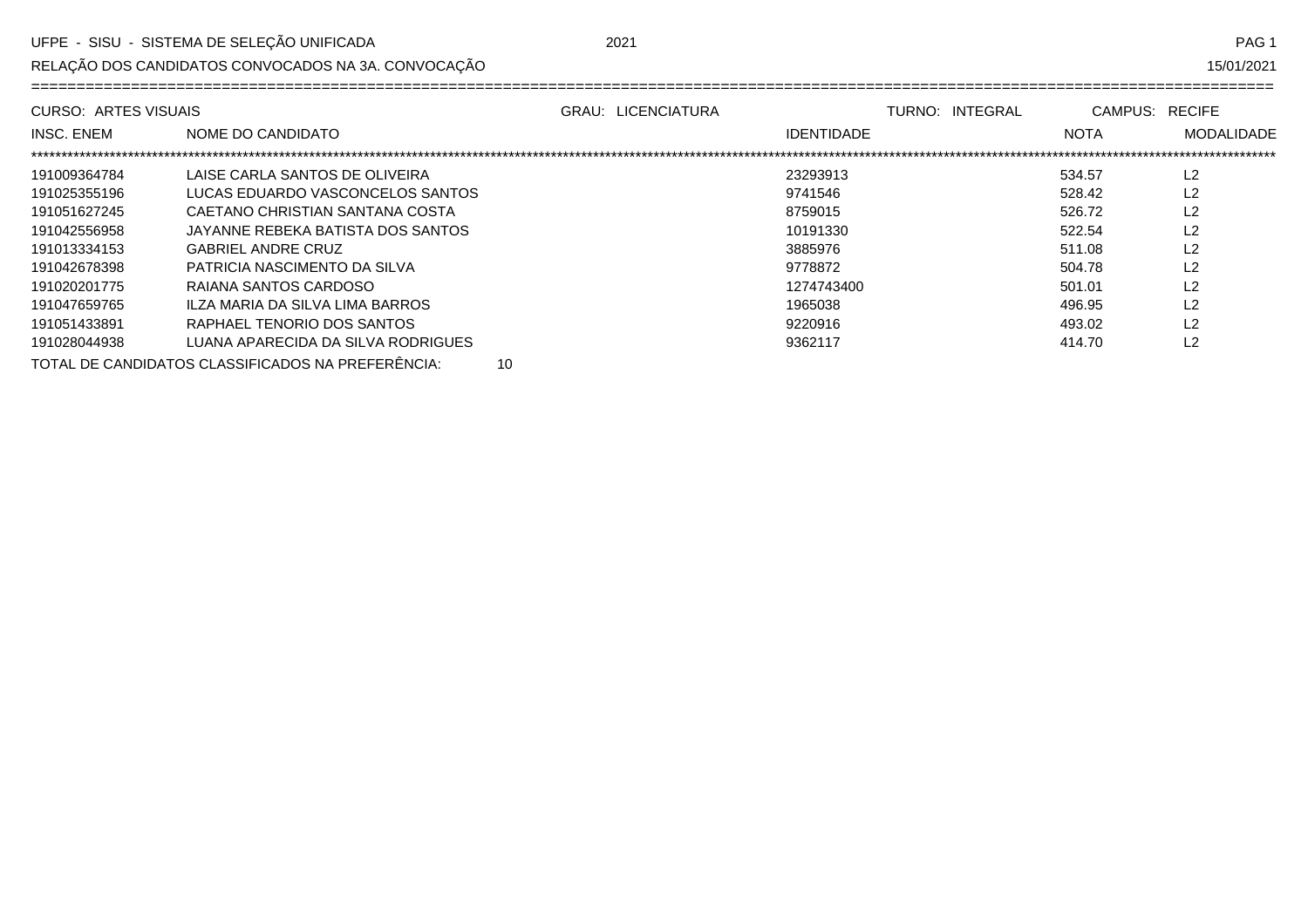RELAÇÃO DOS CANDIDATOS CONVOCADOS NA 3A. CONVOCAÇÃO

15/01/2021

| CURSO: FARMÁCIA   |                                                         | GRAU: BACHARELADO |                   | TURNO: INTEGRAL | CAMPUS: RECIFE |                   |
|-------------------|---------------------------------------------------------|-------------------|-------------------|-----------------|----------------|-------------------|
| <b>INSC. ENEM</b> | NOME DO CANDIDATO                                       |                   | <b>IDENTIDADE</b> |                 | <b>NOTA</b>    | <b>MODALIDADE</b> |
|                   |                                                         |                   |                   |                 |                |                   |
| 191055818790      | DEBORA JOSE DO NASCIMENTO PEREIRA RIBEIRO               |                   | 5326907           |                 | 566.00         | L <sub>2</sub>    |
| 191013304214      | <b>BRENDA SIMOES BRASIL</b>                             |                   | 9585675           |                 | 563.38         | L <sub>2</sub>    |
| 191034263142      | ISABELLA VALERIA DA SILVA SANTOS                        |                   | 10463815          |                 | 561.94         | L <sub>2</sub>    |
| 191019780136      | RAYANE ELLEN SANTOS DA SILVA                            |                   | 10159434          |                 | 558.77         | L2                |
| 191039799272      | AEDRA MULLER DE LUCENA SANTOS                           |                   | 8519648           |                 | 556.77         | L2                |
| 191017250199      | KETLLYN MARIA DE ALMEIDA BEZERRA                        |                   | 9166425           |                 | 551.04         | L2                |
| 191026390499      | ADRIENE GONCALVES MAGNO                                 |                   | 10182679          |                 | 547.34         | L <sub>2</sub>    |
| 191041155810      | ALDENISE GUEDES DE AMORIM                               |                   | 5860899           |                 | 547.28         | L <sub>2</sub>    |
| 191026872637      | JOYCE DA SILVA DIAS                                     |                   | 9370821           |                 | 546.14         | L <sub>2</sub>    |
| 191027546495      | LUCAS MENDES DA SILVA COSTA                             |                   | 10083952          |                 | 544.52         | L <sub>2</sub>    |
| 191026351061      | STEFANIE EVELLEN FERREIRA DA SILVA                      |                   | 10237611          |                 | 542.80         | L <sub>2</sub>    |
| 191035833299      | RAYANE MIKAELLA FERREIRA DE SOUSA                       |                   | 10304364          |                 | 541.34         | L2                |
| 191050890380      | JOEL JOAQUIM DE SANTANA FILHO                           |                   | 9752212           |                 | 539.91         | L2                |
|                   | TOTAL DE CANDIDATOS CLASSIFICADOS NA PREFERÊNCIA:<br>13 |                   |                   |                 |                |                   |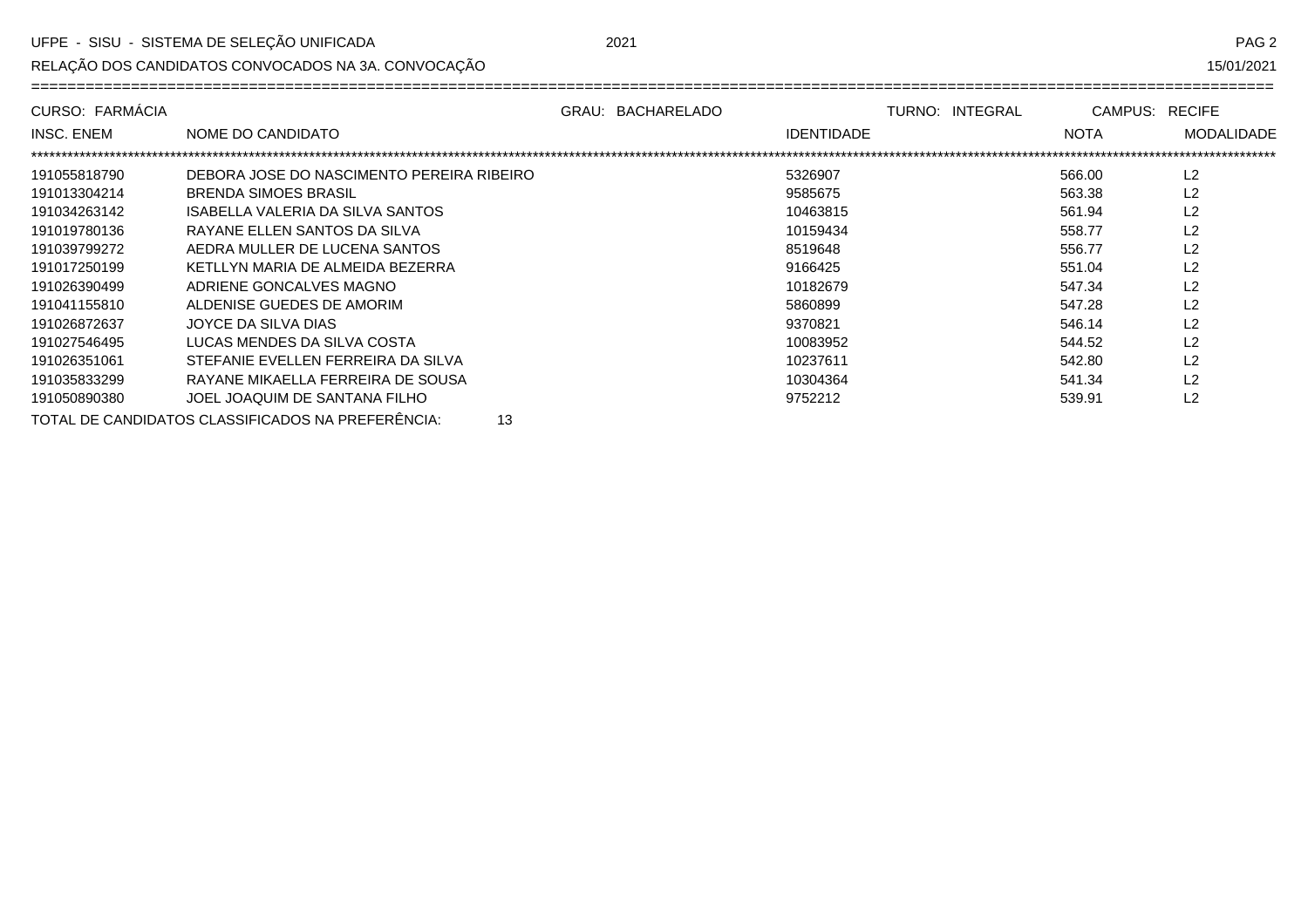RELAÇÃO DOS CANDIDATOS CONVOCADOS NA 3A. CONVOCAÇÃO

15/01/2021

| CURSO: GEOGRAFIA |                                     | GRAU: BACHARELADO |                   | TURNO: VESPERTINO | CAMPUS: RECIFE |                   |
|------------------|-------------------------------------|-------------------|-------------------|-------------------|----------------|-------------------|
| INSC. ENEM       | NOME DO CANDIDATO                   |                   | <b>IDENTIDADE</b> |                   | <b>NOTA</b>    | <b>MODALIDADE</b> |
| 191037435929     | VALDICLEIDE DA SILVA LUNA           |                   | 10491099          |                   | 624.60         | L1                |
| 191005361545     | THAYNAN FARIAS DE ARAUJO            |                   | 3547409           |                   | 611.40         | L1                |
| 191000030111     | KARINY EWELLYN DA SILVA             |                   | 9973620           |                   | 598.55         | L1                |
| 191032239540     | RAFAEL CARLOS DE MOURA              |                   | 9577211           |                   | 591.06         | L1                |
| 191042039583     | JOAO PEDRO DA SILVA EMIDIO FERREIRA |                   | 9815834           |                   | 583.72         | L1                |
| 191002180856     | MARILIA RAFAELA CHALEGRE FERREIRA   |                   | 10151477          |                   | 579.98         | L1                |
| 191018434156     | HUGO WINNYCIUS LUCIO DE SANTANA     |                   | 10001965          |                   | 574.70         | L1                |
| 191011741516     | AMANDA SALAZAR DE OLIVEIRA          |                   | 7602339           |                   | 571.05         | L1                |
| 191005877870     | LUCIANO VINICIUS GOMES              |                   | 10052836          |                   | 562.13         | L1                |
| 191029653463     | KATIA BRASILIANA DE QUEIROZ         |                   | 8465377           |                   | 561.12         | L1                |
| 191019404513     | MAISA LETICIA PORTELA DA SILVA      |                   | 10516584          |                   | 557.12         |                   |
| 191006169251     | EDHER CESAR SILVA DE MOURA          |                   | 10501058          |                   | 551.26         | L1                |
| 191013055717     | VITORIA ELLEN FREITAS TAVARES       |                   | 10464589          |                   | 535.89         | L1                |
|                  |                                     |                   |                   |                   |                |                   |

TOTAL DE CANDIDATOS CLASSIFICADOS NA PREFERÊNCIA: 13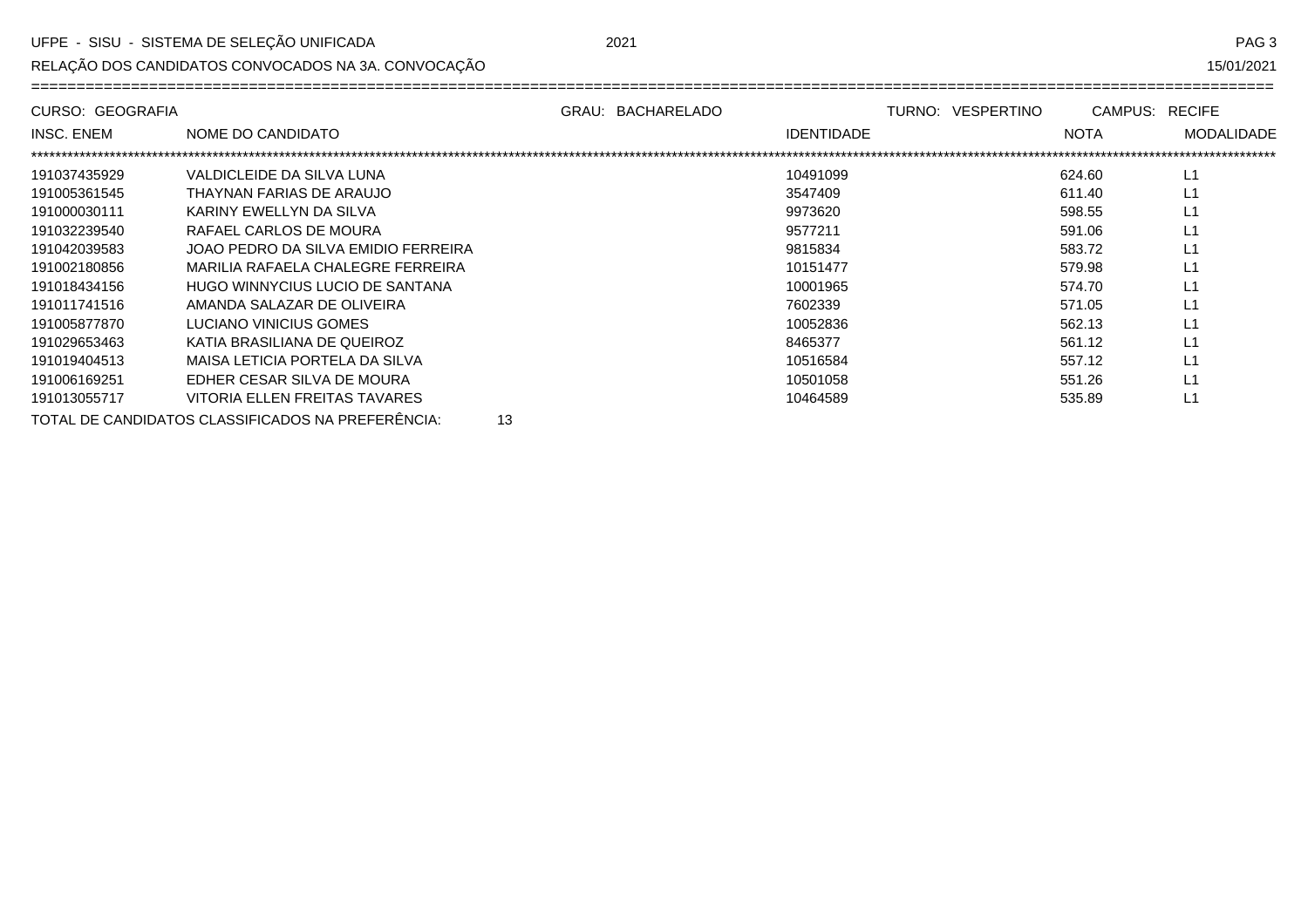RELAÇÃO DOS CANDIDATOS CONVOCADOS NA 3A. CONVOCAÇÃO

| CURSO: GEOGRAFIA  |                                         | <b>GRAU: LICENCIATURA</b> |                   | TURNO: NOTURNO | CAMPUS:     | <b>RECIFE</b>     |
|-------------------|-----------------------------------------|---------------------------|-------------------|----------------|-------------|-------------------|
| <b>INSC. ENEM</b> | NOME DO CANDIDATO                       |                           | <b>IDENTIDADE</b> |                | <b>NOTA</b> | <b>MODALIDADE</b> |
|                   |                                         |                           |                   |                |             |                   |
| 191016329242      | VIVIANE DA CONCEICAO ARRUDA             |                           | 8319107           |                | 635.64      | L5                |
| 191014446295      | INALDA RAFAELLA MONTEIRO DE SOUZA       |                           | 10264358          |                | 634.88      | L5                |
| 191009193290      | NATHALIA VITORIA FREIRE DOS SANTOS      |                           | 9614752           |                | 632.07      | L5                |
| 191063565581      | NIVISON FRANCISCO DE SOUZA              |                           | 9200703           |                | 626.56      | L5                |
| 191042183738      | JOSE ALEX DA SILVA OLIVEIRA             |                           | 10095599          |                | 625.15      | L5                |
| 191020333719      | LUCAS RAFAEL NASCIMENTO ALVES           |                           | 8330131           |                | 582.92      | L5                |
| 191033369288      | DAYANE CRISTOVAO FERREIRA               |                           | 9110021           |                | 580.69      | L5                |
| 191035311726      | PAULO CESAR SOUZA DOS SANTOS            |                           | 119645281         |                | 577.12      | L5                |
| 191014197278      | LEONARDO FAUSTINO DA SILVA              |                           | 10447586          |                | 572.81      | L5                |
| 191020241870      | RAFAEL DE PAULA CORREIA                 |                           | 7810844           |                | 557.41      | L5                |
| 191064299289      | PATRICIA MARIA DE SANTANA               |                           | 4089877           |                | 552.84      | L5                |
| 191016648963      | MARIA FERNANDA BELEM DA SILVA           |                           | 3089489           |                | 536.09      | L5                |
| 191063542622      | NAYARA EVELYN JACINTO DE ALMEIDA DUARTE |                           | 10503906          |                | 533.11      | L <sub>5</sub>    |
| 191031661611      | EDMILSON BEZERRA DA SILVA               |                           | 5430066           |                | 422.13      | L6                |
|                   |                                         |                           |                   |                |             |                   |

TOTAL DE CANDIDATOS CLASSIFICADOS NA PREFERÊNCIA: 14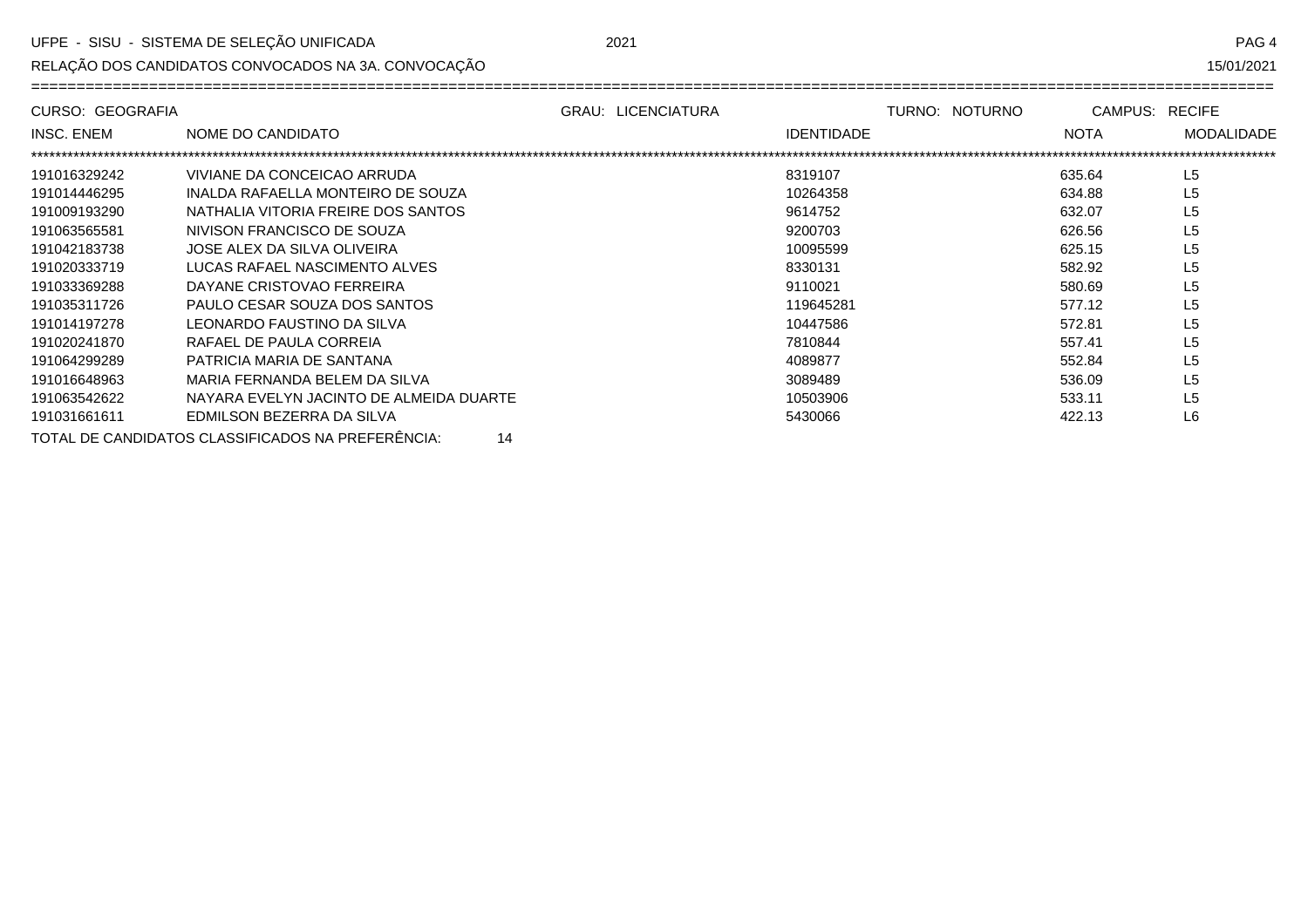|                                                     | UFPE - SISU - SISTEMA DE SELEÇÃO UNIFICADA        |  | 2021               |                   |  |                |                | PAG <sub>5</sub> |
|-----------------------------------------------------|---------------------------------------------------|--|--------------------|-------------------|--|----------------|----------------|------------------|
| RELAÇÃO DOS CANDIDATOS CONVOCADOS NA 3A. CONVOCAÇÃO |                                                   |  |                    |                   |  |                |                | 15/01/2021       |
| CURSO: LETRAS - PORTUGUÊS                           |                                                   |  | GRAU: LICENCIATURA |                   |  | TURNO: NOTURNO | CAMPUS: RECIFE |                  |
| INSC. ENEM                                          | NOME DO CANDIDATO                                 |  |                    | <b>IDENTIDADE</b> |  |                | <b>NOTA</b>    | MODALIDADE       |
|                                                     |                                                   |  |                    |                   |  |                |                |                  |
| 191019450995                                        | SCARLLET MIRELE DA SILVA ALVES FERREIRA           |  |                    | 9508026           |  |                | 391.91         | L2               |
|                                                     | TOTAL DE CANDIDATOS CLASSIFICADOS NA PREFERÊNCIA: |  |                    |                   |  |                |                |                  |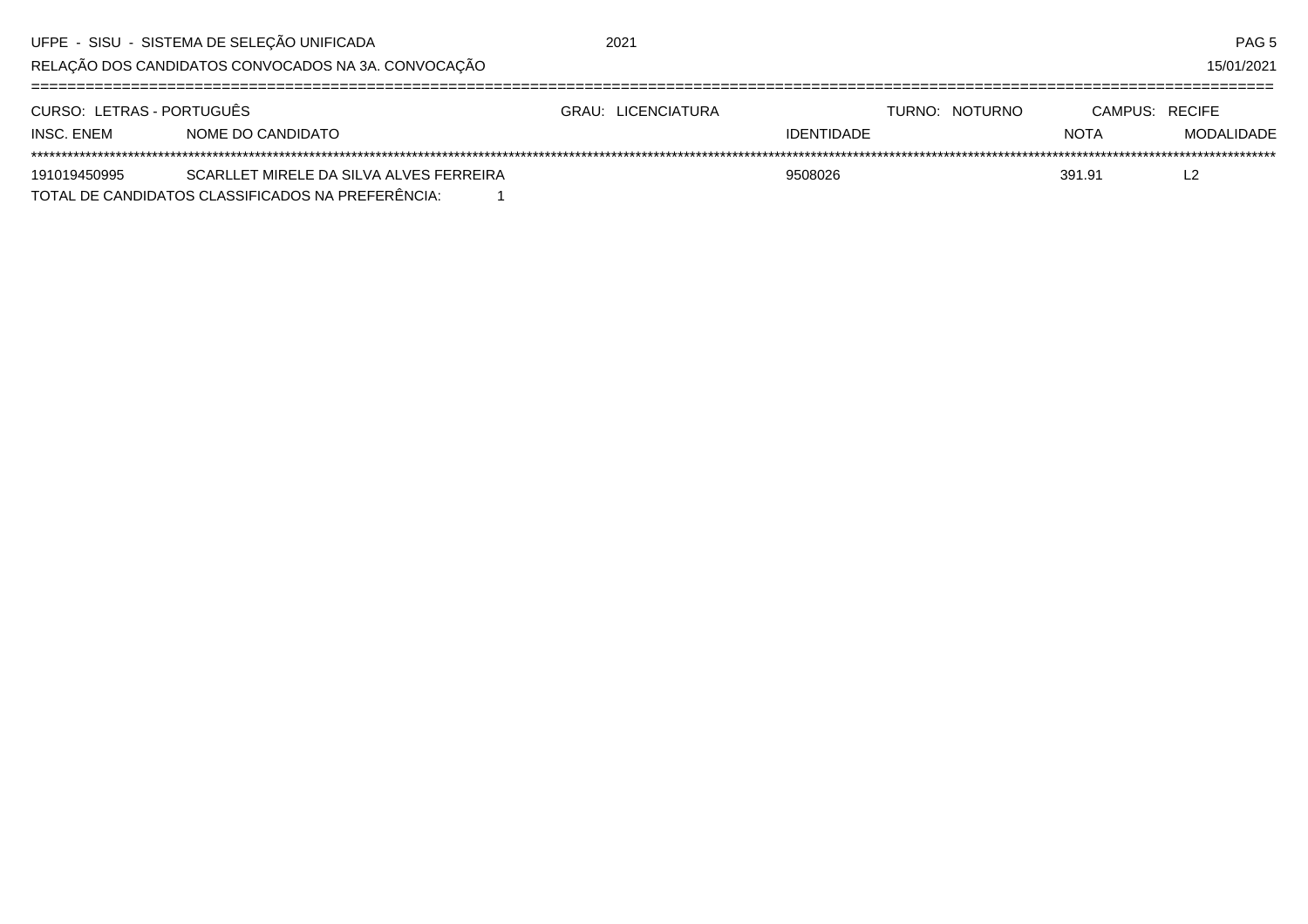RELAÇÃO DOS CANDIDATOS CONVOCADOS NA 3A. CONVOCAÇÃO

| יטA | n |
|-----|---|
|     |   |

| <b>CURSO: MEDICINA</b> |                                    | GRAU: BACHARELADO | TURNO: INTEGRAL | CAMPUS: RECIFE |                   |
|------------------------|------------------------------------|-------------------|-----------------|----------------|-------------------|
| <b>INSC. ENEM</b>      | NOME DO CANDIDATO                  | <b>IDENTIDADE</b> |                 | <b>NOTA</b>    | <b>MODALIDADE</b> |
| 191016597954           | VICTOR DA COSTA RIBAS ROQUE        | 10453136          |                 | 760.34         | L <sub>5</sub>    |
| 191004135767           | LUCAS RIBEIRO FERRAZ               | 10391278          |                 | 759.40         | L5                |
| 191043746095           | RAFAEL CABRAL DE CARLI             | 9540393           |                 | 759.20         | L <sub>5</sub>    |
| 191053221450           | LUANA LIRA DE CARVALHO PLAUTO      | 9301515           |                 | 755.55         | L <sub>5</sub>    |
| 191037879365           | ANDREY GAVIAO SILVA                | 0302311253        |                 | 753.28         | L <sub>5</sub>    |
| 191016656347           | MANUELA SILVESTRE DE MEDEIROS      | 9577325           |                 | 748.26         | L <sub>5</sub>    |
| 191021947988           | <b>TAINA SHI</b>                   | 9057239           |                 | 746.10         | L5                |
| 191000886116           | ESTEFANO EMIDIO DE MACEDO          | 9953506           |                 | 744.86         | L <sub>5</sub>    |
| 191020074248           | NICOLAS GABRIEL DE OLIVEIRA        | 10003592          |                 | 739.73         | L <sub>5</sub>    |
| 191001610713           | BEATRIZ NASCIMENTO MONTEIRO        | 8791413           |                 | 738.07         | L <sub>5</sub>    |
| 191019949988           | ANA CAROLINA MOURA SIQUEIRA SANTOS | 399324719         |                 | 731.98         | L <sub>5</sub>    |
| 191000946381           | JULIANA KAREN SANTOS ALVES         | 8529721           |                 | 728.30         | L <sub>5</sub>    |
| 191016202431           | <b>GUSTAVO DE OLIVEIRA SILVA</b>   | 565008845         |                 | 727.47         | L <sub>5</sub>    |

TOTAL DE CANDIDATOS CLASSIFICADOS NA PREFERÊNCIA: 13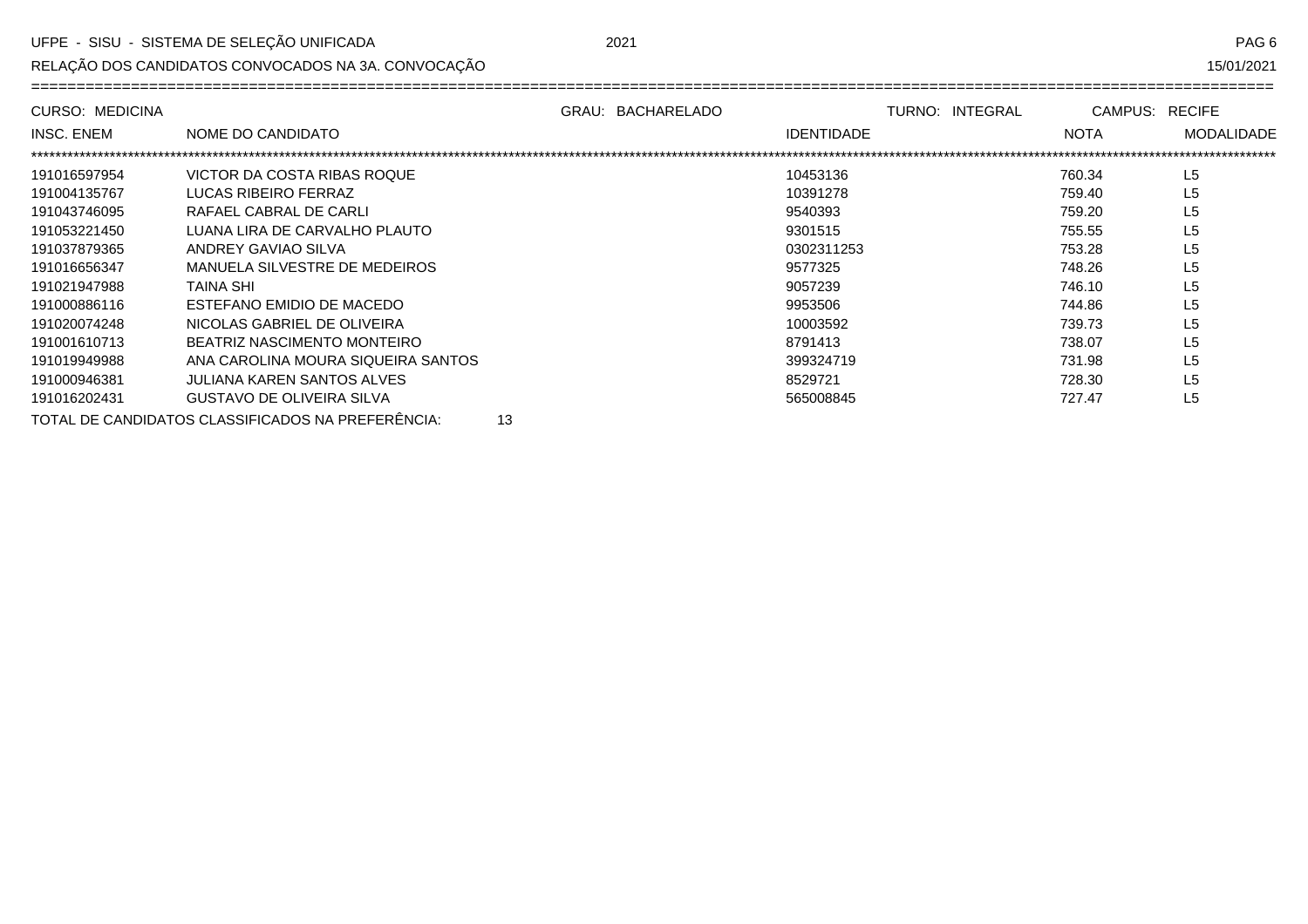RELAÇÃO DOS CANDIDATOS CONVOCADOS NA 3A. CONVOCAÇÃO

15/01/2021

| CURSO: ODONTOLOGIA |                                                         | GRAU: BACHARELADO |                   | TURNO: INTEGRAL | CAMPUS:     | <b>RECIFE</b>     |
|--------------------|---------------------------------------------------------|-------------------|-------------------|-----------------|-------------|-------------------|
| <b>INSC. ENEM</b>  | NOME DO CANDIDATO                                       |                   | <b>IDENTIDADE</b> |                 | <b>NOTA</b> | <b>MODALIDADE</b> |
|                    |                                                         |                   |                   |                 |             |                   |
| 191028096458       | IZADORA MARIA SALOMAO VIEIRA                            |                   | 4292809           |                 | 575.40      | L2                |
| 191030131913       | BIANKA ISLAINE SANTOS AGUIAR                            |                   | 10327219          |                 | 574.74      | L <sub>2</sub>    |
| 191035970935       | ALISON MARIBEL CORONADO SARDON                          |                   | V644089V          |                 | 570.10      | L <sub>2</sub>    |
| 191012450885       | ALICIA NATALIA MIZAEL SILVA                             |                   | 8235495           |                 | 564.81      | L <sub>2</sub>    |
| 191019642583       | MAYARA COSTA SILVA                                      |                   | 10265545          |                 | 560.17      | L <sub>2</sub>    |
| 191038313505       | MARGARIDA DA SILVA SANTOS                               |                   | 8266644           |                 | 559.40      | L <sub>2</sub>    |
| 191010216387       | DEBORA EMILLY SANTOS SILVA                              |                   | 9695710           |                 | 558.64      | L <sub>2</sub>    |
| 191019582995       | MARYANA NOGUEIRA MONTEIRO DA SILVA                      |                   | 3992144           |                 | 551.53      | L <sub>2</sub>    |
| 191021816696       | KAYLANE RODRIGUES DA SILVA                              |                   | 9060252           |                 | 550.45      | L <sub>2</sub>    |
| 191012843105       | MARIA EDUARDA DE OLIVEIRA LOPES                         |                   | 0703903377        |                 | 545.15      | L <sub>2</sub>    |
| 191013282329       | NOEMI PETRONILA NASCIMENTO DOS SANTOS                   |                   | 8913831           |                 | 542.51      | L <sub>2</sub>    |
| 191019646410       | ROBERTA GABRIELLA PEREIRA DE LIRA PESSOA                |                   | 10047121          |                 | 534.89      | L <sub>2</sub>    |
| 191044283387       | GILLIANA MARIA DE AZEVEDO                               |                   | 7784958           |                 | 533.73      | L <sub>2</sub>    |
|                    | TOTAL DE CANDIDATOS CLASSIFICADOS NA PREFERÊNCIA:<br>13 |                   |                   |                 |             |                   |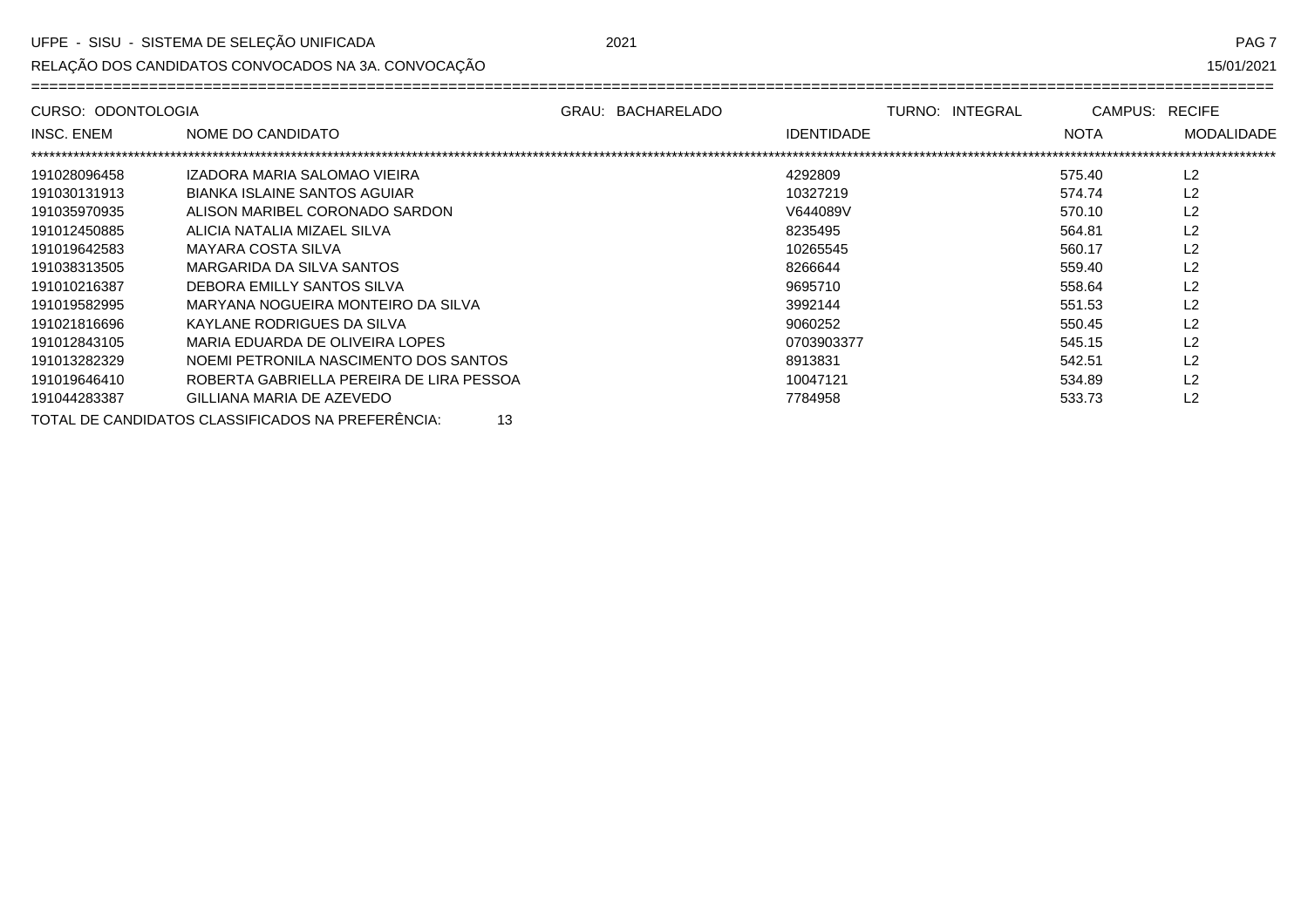RELAÇÃO DOS CANDIDATOS CONVOCADOS NA 3A. CONVOCAÇÃO

15/01/2021

| CURSO: PUBLICIDADE E PROPAGANDA |                                                         | GRAU: BACHARELADO |                   | TURNO: MATUTINO | CAMPUS:     | <b>RECIFE</b>     |
|---------------------------------|---------------------------------------------------------|-------------------|-------------------|-----------------|-------------|-------------------|
| <b>INSC. ENEM</b>               | NOME DO CANDIDATO                                       |                   | <b>IDENTIDADE</b> |                 | <b>NOTA</b> | <b>MODALIDADE</b> |
|                                 |                                                         |                   |                   |                 |             |                   |
| 191027248449                    | DANILO RODRIGUES DANTAS                                 |                   | 7744495           |                 | 681.30      | L1                |
| 191037947089                    | ALLAN MENDES DE OLIVEIRA                                |                   | 9942452           |                 | 668.08      | L1                |
| 191003401178                    | ALANNA MARIA DA SILVA                                   |                   | 10221628          |                 | 664.77      | L1                |
| 191039736357                    | THALIA ANTONIA SILVA CORREIA                            |                   | 10101706          |                 | 645.79      | L1                |
| 191009299246                    | MARIANE MARIA SILVA DE MELO                             |                   | 10473824          |                 | 630.12      | L1                |
| 191031893776                    | KELTON DA SILVA PEREIRA                                 |                   | 10589492          |                 | 628.84      | L1                |
| 191017408672                    | RAFAELA SILVA DE SOUZA                                  |                   | 37280651x         |                 | 606.28      | L1                |
| 191011908214                    | SANDRO MORAIS DA SILVA JUNIOR                           |                   | 9667857           |                 | 603.87      | L1                |
| 191004008360                    | ROBERTH IBSON LEMOS SANTOS                              |                   | 10190171          |                 | 594.08      | L1                |
| 191011918742                    | MARIA BEATRIZ VIEIRA CANDIDO                            |                   | 9083081           |                 | 582.64      | L1                |
| 191061586001                    | ANDRE LUIZ OLIVEIRA DE ASSIS                            |                   | 9687660           |                 | 567.41      | L1                |
| 191014090291                    | ISABEL ALBUQUERQUE DE ARAUJO                            |                   | 9159612           |                 | 563.40      | L1                |
| 191034403300                    | MARYLIA YARA DA SILVA                                   |                   | 9510272           |                 | 559.85      | L1                |
|                                 | TOTAL DE CANDIDATOS CLASSIFICADOS NA PREFERÊNCIA:<br>13 |                   |                   |                 |             |                   |

2021